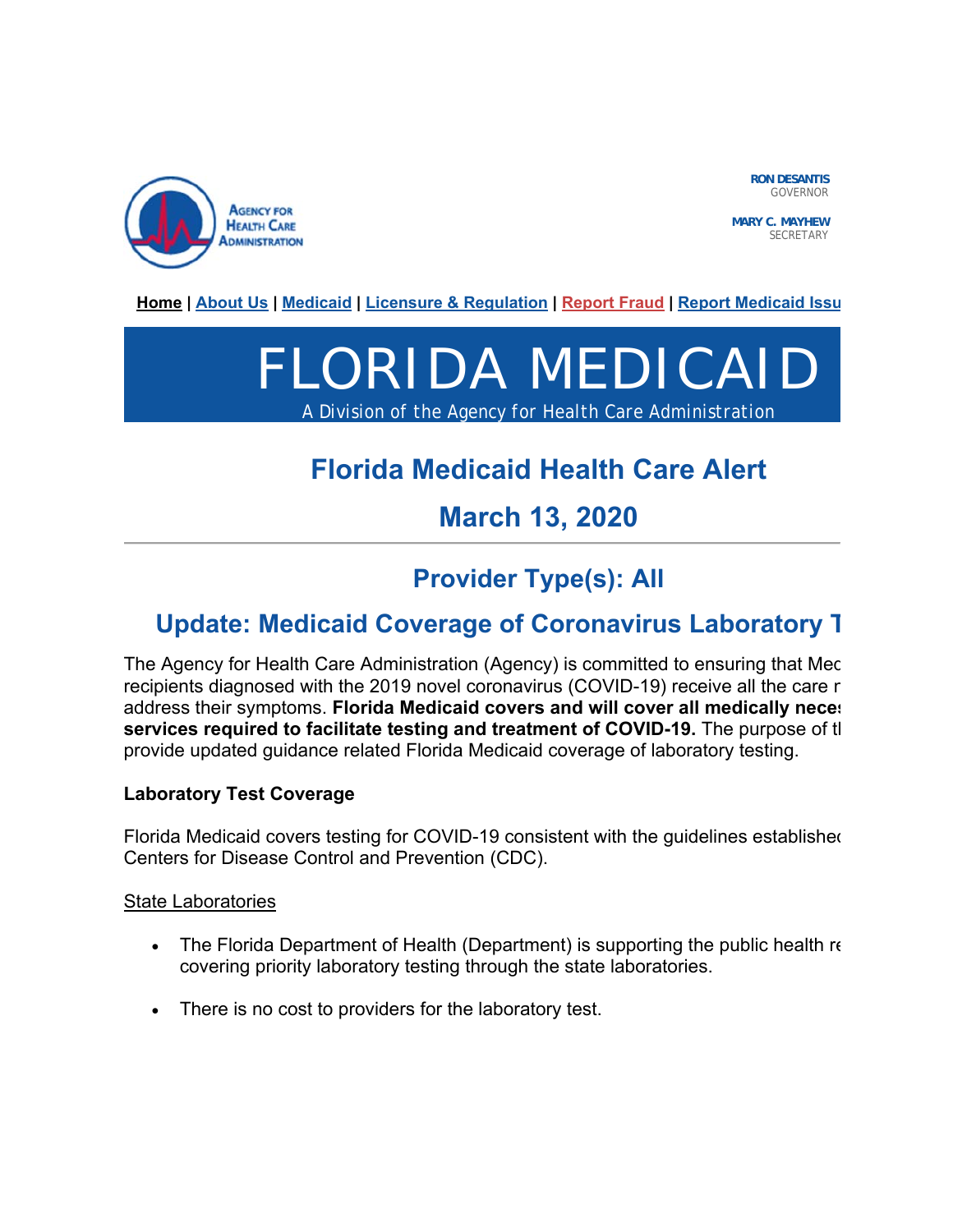- Providers should work with their local County Health Department for submission of priority lab specimens to the closest state laboratory for testing, according to the Department's criteria for at risk individuals only.
- For Florida Medicaid recipients, the Agency covers the cost of specimen collection.

### Independent Laboratories

- Laboratory Corporation of America (LabCorp) and Quest Diagnostics (Quest) have initiated testing services for COVID-19 on specimens received from providers for Persons Under Investigation, utilizing CDC risk criteria. These laboratories are not collecting specimens directly. Providers should **not** send patients to any LabCorp or Quest location to have a specimen collected. Instead, specimens are to be collected at healthcare facilities, such as hospitals and physician offices, and sent to Quest or LabCorp using standard procedures.
- Florida Medicaid already covers the physician visit or hospital stay where the specimen is collected.
- Beginning March 16, 2020, Florida Medicaid will cover procedure codes U0001 and U0002 for any at-risk Florida Medicaid recipient consistent with the CDC guidelines, for dates of service on or after February 4, 2020.
- Florida Medicaid fee-for-service will reimburse \$35.92 for procedure code U0001 and \$51.33 for procedure code U0002. Providers should work with Medicaid health plans to determine the reimbursement rates for these procedure codes for Medicaid recipients enrolled in plans.
- As specified by CMS, these type of laboratory assays that have been authorized for emergency use by the Food and Drug Administration remain subject to CLIA regulations.

#### **Additional Information**

- For more information, visit the Department's COVID-19 website: www.flhealth.gov/COVID-19
- If you have fee-for-service coverage questions, please contact the Florida Medicaid Helpline at 1-877-254-1055.
- If you have health plan coverage questions, please contact the health plan directly.

The Agency will continue to provide more information as it becomes available.

**QUESTIONS?** FLMedicaidManagedCare@ahca.myflorida.com

**COMPLAINTS OR ISSUES? ON LINE** http://ahca.myflorida.com/Medicaid/complaints/| **CALL** 1-877-254-1055